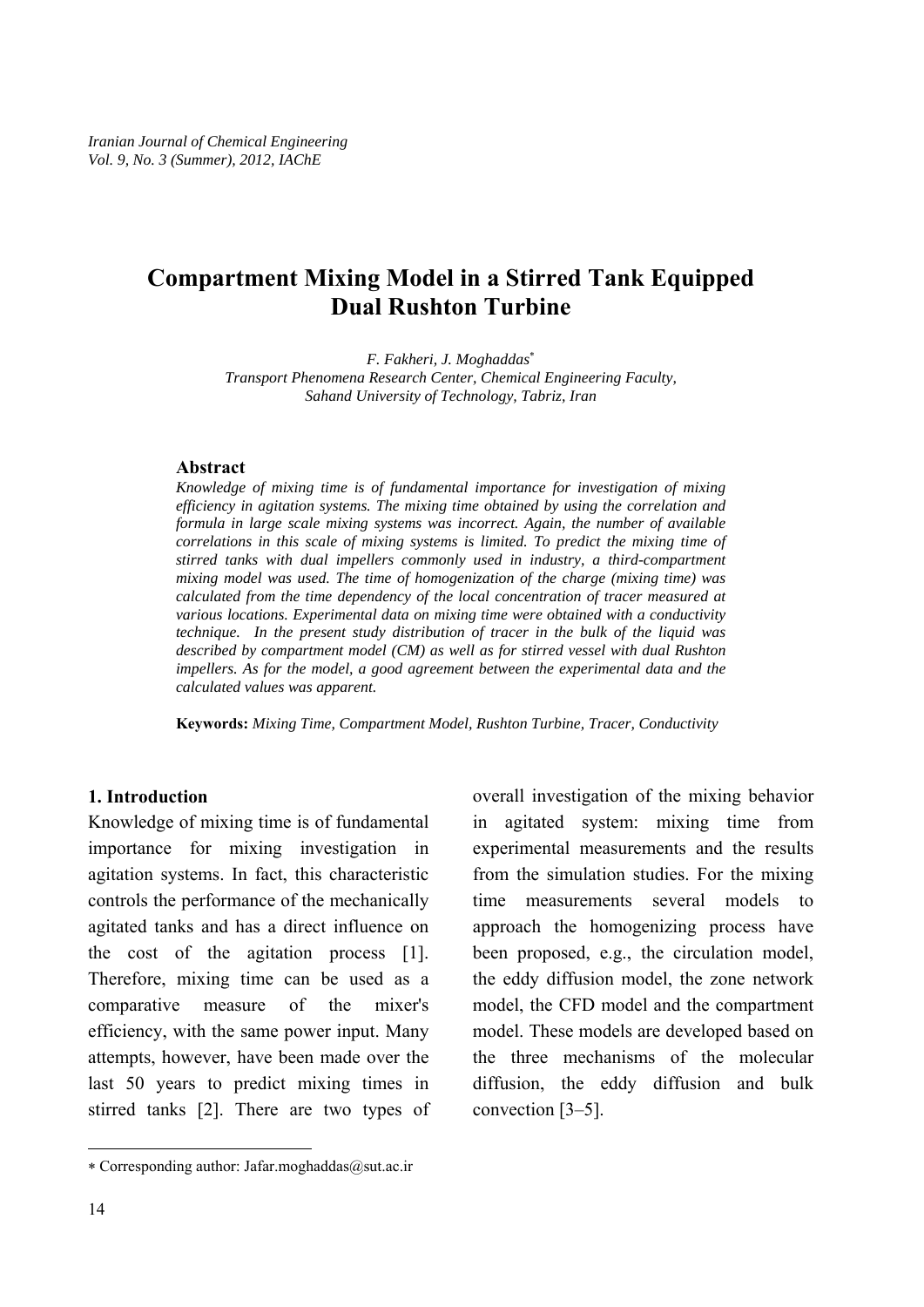### **2. Structure of the compartment model**

Compared to single impeller arrangements, the flow within tall vessels stirred with multiple impellers is more complex. Stirred vessel equipped with dual Rushton turbines generate three distinctly different stable flow patterns depending on the off-bottom clearance of the lower impeller and the spacing between the two impellers [5, 6]. These flow patterns are defined as parallel, merging and diverging flow patterns depending upon the interaction of the liquid circulation loops with each other. When the impeller spacing is 1.2 times greater than the impeller diameter, the flow pattern generated is horizontal and parallel [7]. The flow structure created by dual Rushton turbine in an aerated stirred tank consists of circulation flow, exchange flow and induced flow [8]. The structure and parameter of the hydrodynamic model is shown in Fig. 1. According to the compartment structure in Fig. 1,  $2\times3$  compartments for the impeller zones were used. To investigate the influence of radial distances of the tracer addition points and also to increase the accuracy of the model, a large number of compartments in the radial distance should be used.

# **3. Determination of model parameters Circulation flow**

Circulation inside the tank is promoted by the turbine pumping capacity  $Q_P$ . It should be calculated by integrating the radial-velocity profile and multiplying this by the corresponding area. Experimental measurements confirm that  $Q_P$  is proportional to  $ND<sup>3</sup>$ in turbulent agitation [5, 9].

$$
Q_P = K_P N D^3 \tag{1}
$$



**Figure 1.** Compartment model Scheme of a twostaged tank

The flow number  $K_P$  is the principal dimensionless group. The value of  $K_P$  was found to depend on impeller geometry [5, 9]:

$$
K_P = 6.2\left(\frac{W}{D}\right)\left(\frac{D}{T}\right)^{0.3} \tag{2}
$$

$$
K_P = 0.21 \left(\frac{T}{D}\right)^{1.8} \tag{3}
$$

Mahouast et al. found the circulation flow rate is usually considered to be twice the impeller pumping capacity at the front of the impeller [10]. Cui et al. therefore argued that the average circulation flow rate in the whole path should be used [5]. That rate was assumed to be 80% of the value given by Eq. 1 [3, 5].

$$
Q_{CF} = K_{CF}ND^3
$$
  
\n
$$
K_{CF} = 2 \times 0.8 \times K_P = 1.2K_P
$$
\n(4)

### **4. Exchange flow**

The exchange flow rate describes the Interchange flow between adjacent stages in the axial direction. For the stirred tank, in the fully turbulent regime and for the full range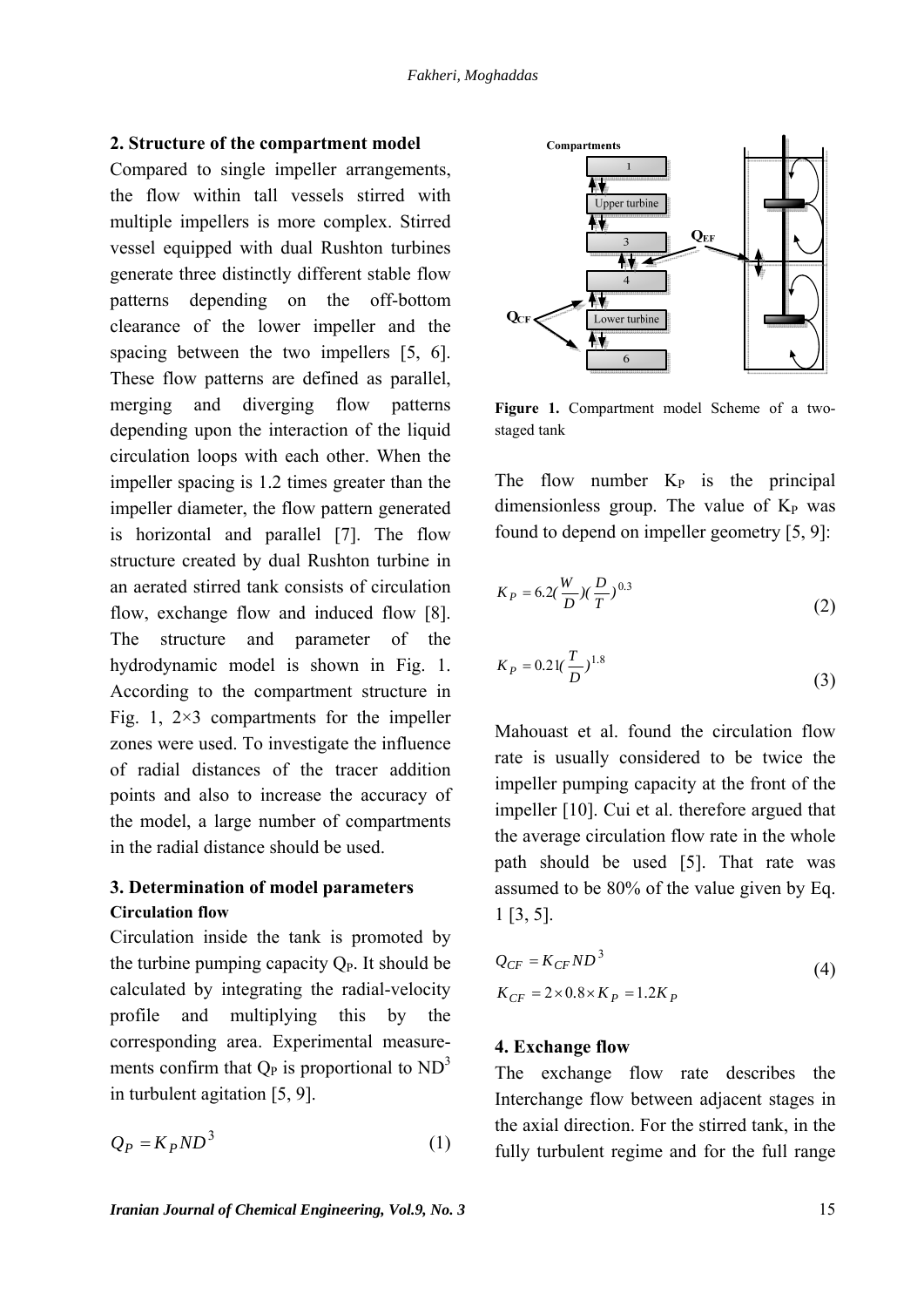of Newtonian working fluids the characteristic turbulent velocity and length scales are [3, 5, 11]

$$
u_c = C_u' V_{TIP} = C_u ND
$$
  

$$
L_c = C_L D
$$
 (5)

The constants  $C_u$  and  $C_L$  are a function of the impeller and tank geometry selected. The dissipation, ε, is the rate of dissipation of turbulent kinetic energy. The turbulent kinetic energy must scale with  $u_c^2$ . The rate of dissipation of energy is taken to scale with  $u_c/L_c$ , the characteristic time scale of the flow. This gives

$$
\varepsilon \propto \frac{u_c^3}{L_c} \tag{6}
$$

For isotropic turbulent flow, the root mean square fluctuation velocity of containing eddies can be calculated by Eq. 6 [3, 5].

$$
u_c = (L_c \varepsilon)^{\frac{1}{3}} \tag{7}
$$

A second estimate of turbulence characteristics which avoids the need for  $C_u$ is the power per unit mass of fluid in the tank [5].

$$
\varepsilon = \frac{P}{\rho V_{Tank}} = \frac{4N_P \rho N^3 D^5}{\rho \pi T^2 H_i}
$$
(8)

The combination of Eq.7 with Eq.5 and 8 gives Eq. 9 [3, 5].

$$
u_c = K_Z' N_P^{\frac{1}{3}} N D^2 (T^2 H_i)^{-\frac{1}{3}} \tag{9}
$$

The exchange flow rate can be calculated from Eq.9 with  $K_z = \pi K'_z N_P^{\frac{1}{3}}/4$  [3, 5]

$$
Q_{EF} = \overline{u}'_z \pi \left(\frac{T}{2}\right)^2 = K_z N D^3 \left[ \left(\frac{T}{D}\right)^{\frac{4}{3}} \left(\frac{H_i}{D}\right)^{-\frac{1}{3}} \right] = K_{EF} N D^3
$$
\n(10)

 $K_{EF}$  is a fraction coefficient of the flow in axial direction induced by an impeller and is proportional to the pumping capacity and the dimensionless geometry factor of a stirred tank. The dimensionless inter-stage exchange flow number for similar stirred tank is consistent with the value 0.59 reported by Alves and Vasconcelos and matches the prediction of 0.6-0.7 for tanks of 0.3-0.5 m diameter, according to Vasconcelos et al. [9]. From the measure of the axial exchange flow rate reported in the literature for Rushton turbines, the following relationship was found between  $K_{EF}$  and  $T/D$ .

$$
K_{EF} = b \frac{T}{D} \tag{11}
$$

where b is 0.194 in the small tank and 0.236 in the large tank (95% confidence interval) [9].

## **5. Induced flow**

Besides the axial turbulent liquid exchange and circulation flow, an extra flow pattern induced by air bubbles was found as a consequence of the density difference in an aerated agitated tank. This flow is dependent on the gas flow rate and pumping capacity [3, 12], thus in the liquid mixing system Induced flow is negligible.

#### **6. Experimental**

The experimental setup is shown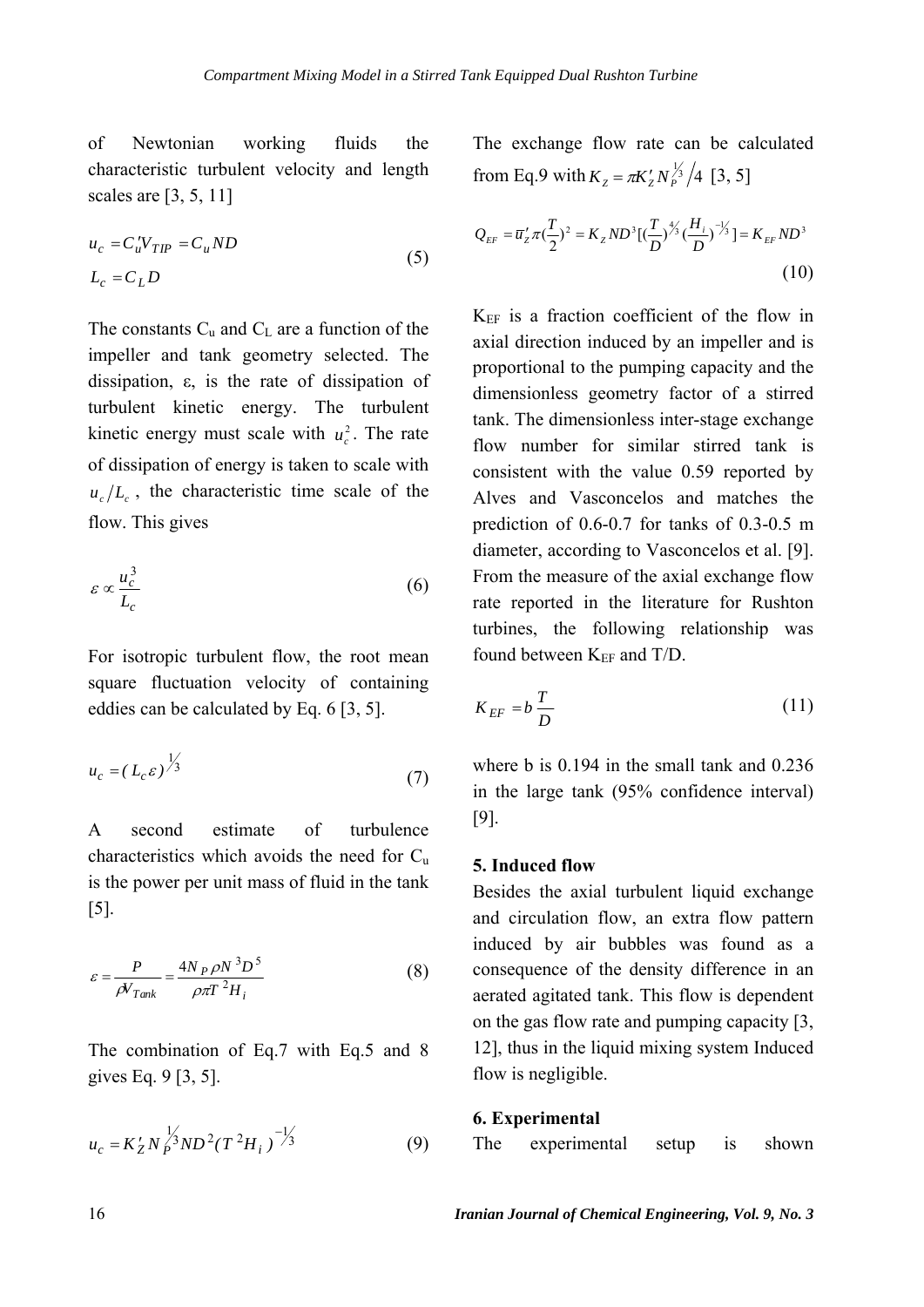$\mathsf{L}$ 

schematically in Fig. 2. All experiments were carried out in a transparent vessel with a flat bottom, having an inner diameter, T, of 0.3m. The cylindrical tank body was made of glass and working heights liquid was 0.54 m. The stirred tank was fitted with four wall mounted baffles having a width of 1/10th and thickness 1/100th that of the tank diameter (fully baffled condition). Two six – bladed Rushton turbine impellers with a diameter of D=T/3 were placed in the tank. The impeller width, L, and the impeller blade height, W, were equal to D/4 and D/5. The off – bottom clearance is  $C_1=0.55T$ , and the upper impeller is placed  $\Delta$ C=0.7T above the lower one. The stirred tank is filled with tap water as the main continuous phase fluid, the surface of which is  $C_2=0.55T$  above the upper impeller. A pump drives the turbines and the stirring speed is measured using a calibrated digital oscilloscope. A tachometer was used to measure the impeller speed for certitude. For measuring the mixing time a small quantity of tracer (60 ml of NaCl solution (100  $g/L$ )) is added on the top of the dispersion surface and 11 ports were used for tracer detection. The coordinates of these positions are listed in Table 1.The mixing time was estimated for each of the probes as the time required to attain the final concentration within  $\pm 5\%$  of the average concentration.

#### **7. Results and discussion**

In the present paper, a CM was adopted in which the vessel is theoretically divided into three compartments per stage in the other two mixers corresponding to the number of impellers, in which zones 3 and 4 have the same condition of flow characteristic

affected by velocity vector. Since the tracer with a certain amount of volume and concentration was injected into the vessel, bulk convection mechanism is used in the homogenizing process.



**Figure 2.** Schematic of the experimental set and details of the tank

| <b>Position</b> | <b>Injection points</b> |       | <b>Probe locations</b> |       |
|-----------------|-------------------------|-------|------------------------|-------|
|                 | R                       | (r/T) | $Z$ (cm)               | (z/H) |
| 1               | 1.5                     | 0.05  | 47.75                  | 0.847 |
| $\overline{2}$  | 2.5                     | 0.083 | 37.5                   | 0.690 |
| 3               | 3.5                     | 0.117 | 27                     | 0.5   |
| $\overline{4}$  | 4.5                     | 0.15  | 16.5                   | 0.305 |
| 5               | 5.5                     | 0.183 | 8.25                   | 0.153 |
| 6               | 6.5                     | 0.217 |                        |       |
| 7               | 7.5                     | 0.25  |                        |       |
| 8               | 8.5                     | 0.283 |                        |       |
| 9               | 9.5                     | 0.317 |                        |       |
| 10              | 10.5                    | 0.35  |                        |       |
| 11              | 12.5                    | 0.383 |                        |       |

**Table 1.** Positions of detectors and injection point

To verify the model, the theoretically predicted concentration curves which are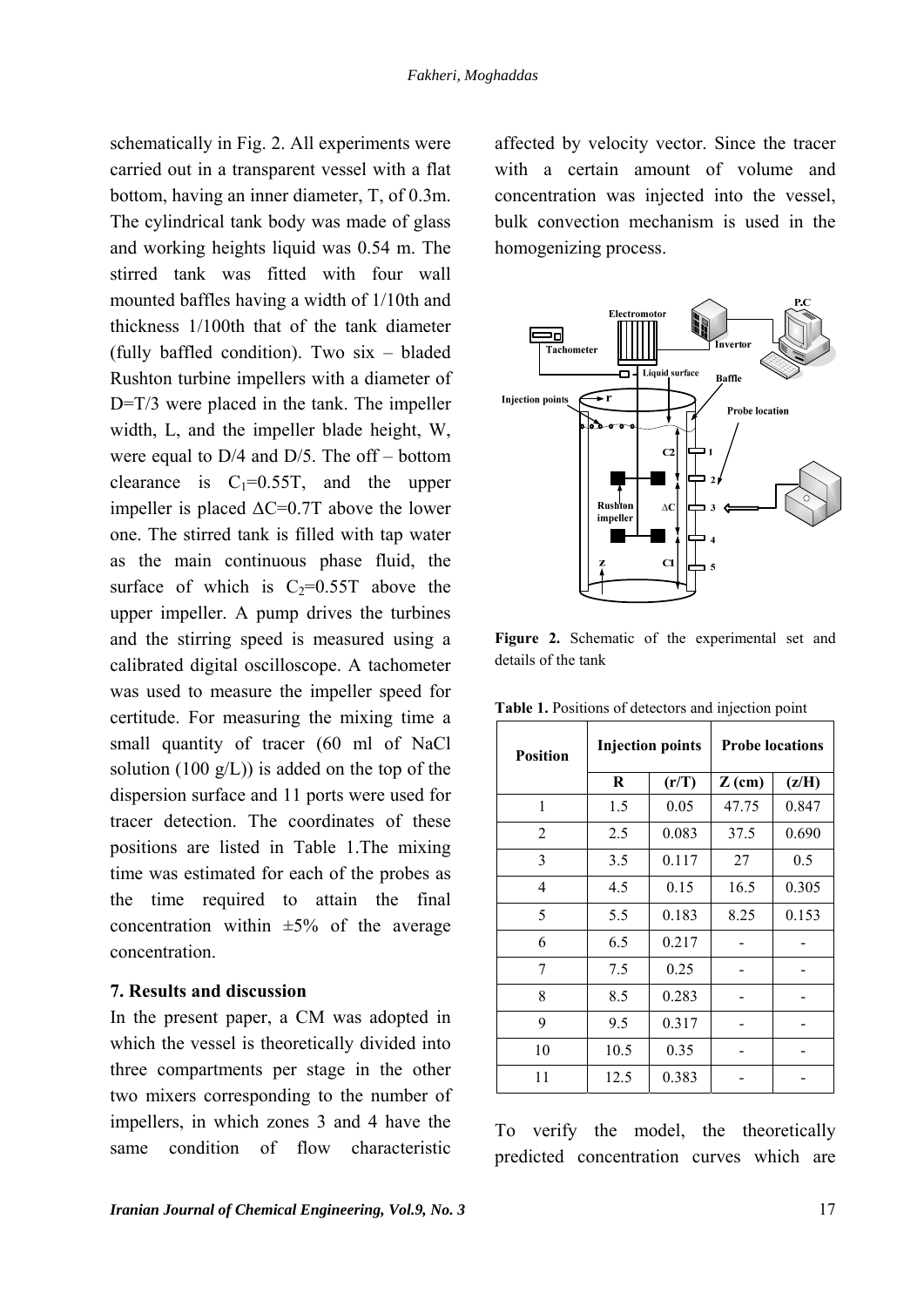obtained by the tracer concentration in several locations can be compared with those obtained by experiment. Concentration transients were simultaneously solved by the numerical solution of the system of ordinary differential equations which obtained the transient mass balance of the tracer in each compartment [3, 5, 8, 9].

$$
V_{1} \frac{dC_{1}}{dt} = Q_{in}C_{in} + Q_{IF}C_{2} - Q_{IF}C_{1} + Q_{CF}C_{2} - Q_{CF}C_{1}
$$
  
\n
$$
V_{2} \frac{dC_{2}}{dt} = Q_{CF}C_{3} + Q_{CF}C_{1} - 2Q_{CF}C_{2} + Q_{IF}C_{3} + Q_{IF}C_{1}
$$
  
\n
$$
-2Q_{IF}C_{2}
$$
  
\n
$$
V_{3} \frac{dC_{3}}{dt} = Q_{IF}C_{4} + Q_{IF}C_{2} - 2Q_{IF}C_{3} + Q_{EF}C_{4}
$$
  
\n
$$
-Q_{EF}C_{3} + Q_{CF}C_{2} - Q_{CF}C_{3}
$$
  
\n
$$
V_{4} \frac{dC_{4}}{dt} = Q_{IF}C_{5} + Q_{IF}C_{3} - 2Q_{IF}C_{4} + Q_{EF}C_{3}
$$
  
\n
$$
-Q_{EF}C_{4} + Q_{CF}C_{5} - Q_{CF}C_{4}
$$
  
\n
$$
V_{5} \frac{dC_{5}}{dt} = Q_{CF}C_{4} + Q_{CF}C_{6} - 2Q_{CF}C_{5} + Q_{IF}C_{4}
$$
  
\n
$$
+ Q_{IF}C_{6} - 2Q_{IF}C_{5}
$$
  
\n
$$
V_{6} \frac{dC_{6}}{dt} = Q_{IF}C_{5} - Q_{IF}C_{6} + Q_{CF}C_{5} - Q_{CF}C_{6}
$$
  
\n(12)

where  $V_i$  is volume of each compartment and Ci represents the tracer concentration in the *i*th compartment. This system of first-order differential equations was solved by Runge-Kutta fourth order method. The initial values are computed with the knowledge of the volume and concentration of the tracer injected into the vessel. It was assumed that, after injection at time  $t = 0$ , the concentration C1 prevails; and no tracer concentration would be present in the other compartments (assumption of ideal mixing) [3, 8, 9]. In order to obtain mixing time, it is necessary to understand the model parameters. Computed

exchange flow rate  $(Q_{EF})$  and circulation flow rate  $(Q_{CF})$  between the compartments are shown in Table 2. The parameters of the model were computed by Moghaddas et al. from experimental data [13] and the Eq. 11 [9]. The results obtained from previous information confirm the high accuracy of Eq. 11 and Moghaddas' et al. data, rather than Eq. 2 and 10.

**Table 2.** Exchange and circulation flow rate between the compartments

|                            | Model<br>parameter<br>$(m^3/s)$ | <b>300 RPM</b>        | <b>400 RPM</b>       |
|----------------------------|---------------------------------|-----------------------|----------------------|
| Moghaddas<br>$(2004)$ [13] | $Q_{CF}$                        | $5.22\times10^{-3}$   | $7.36\times10^{-3}$  |
| by Eq. $2$                 | $Q_{CF}$                        | $5.34\times10^{-3}$   | $7.12\times10^{-3}$  |
| by Eq. 11                  | $Q_{EF}$                        | $3.54\times10^{-3}$   | $4.72\times10^{-3}$  |
| by Eq. 10                  | $Q_{EF}$                        | $3.15 \times 10^{-3}$ | $4.2 \times 10^{-3}$ |

The effect of different situation measurements of the tracer concentration on the mixing time by using CM is shown in Fig. 3(a). It is obvious that the situation measurements of the tracer concentration, being far from the injection point, decreased the intensity of the peak. Fig. 3(b) shows the comparison between the measured and calculated curves of the concentration profiles and indicates that the model accurately describes the behavior of a real mixed system.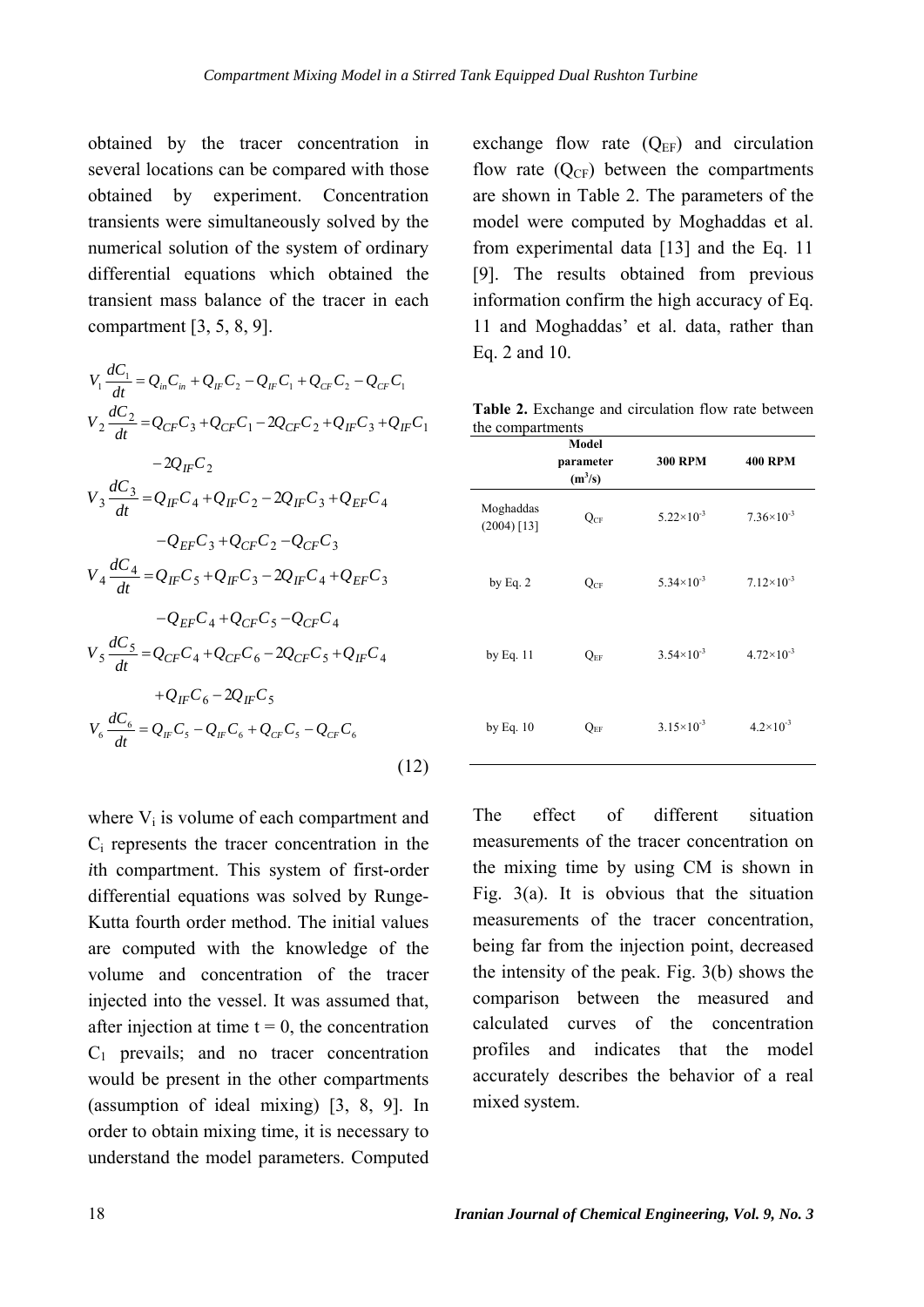



**Figure 3.** (a). Response curves calculated from CM (b). Comparison of experimental response curve and that calculated from CM

In the region between the upper and lower impellers, the radial pumping flow rate increased. In this region homogenization of the liquid was done by both upper and lower circulation flow rate. The results of circulation loops turn back a higher volume of the liquid to the back of the blade. This caused the mixing time resulted from position three and four to be lower than the other position. The result from CM shows the effect of different situation measurements of

**Figure 4.** Effect of different situation measurements of the tracer concentration on the mixing time: (a) 400rpm, (b) 300 rpm.

the tracer concentration on the mixing time, at first decreased and then increased. The maximum mixing time obtained was from region one and six. In the experimental work, three tracer injection points on the liquid surface were supposed (neighbor to wall of the tank, 9.5 cm far from wall of the tank and close to stirrer shaft). Mixing times obtained from the compartment model for 400 rpm have a good agreement with location of the tracer injection at 9.5 cm far from wall of the tank. Average deviations of experimental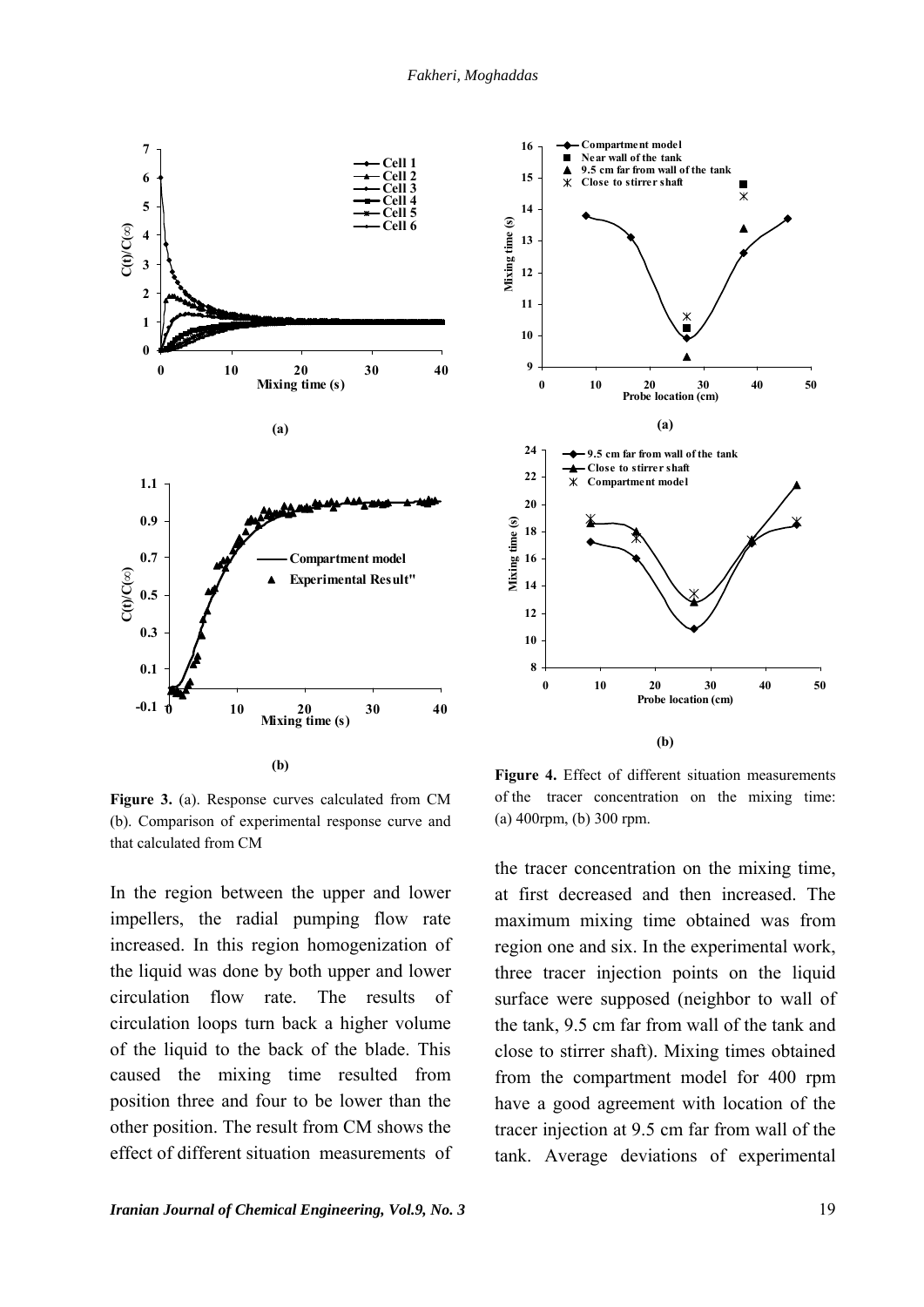data at the 300 rpm for the location of the tracer injection at 9.5 cm far from the wall of the tank and close to stirrer shaft are  $+7.9\%$ and -2.3% respectively. Experimental results show that the effect of tracer injection point at the liquid surface on the mixing time was negligible. Therefore, the mixing time computed from CM in the radial distances was from the stirrer shaft to 9.5 cm far from the wall of the tank.

# **8. Conclusions**

In this work, the compartment model was used for the calculation of mixing time  $(t_{95\%})$ in single phase stirred tanks by dual Rushton turbines. A good agreement between the time dependence of the concentration obtained experimentally and that calculated from theory was obtained. The result from CM shows the effect of different situation measurements of the tracer concentration on the mixing time first decreased and then increased.

#### **Nomenclature**

H Liquid height (m)

- T tank diameter(m)
- D impeller diameter(m)
- W impeller blade height(m)
- L impeller blade width(m)
- $\Delta C$  impeller spacing(m)
- off bottom clearance of the lower turbine(m)  $C<sub>1</sub>$
- N impeller rotational speed (rpm)
- $Q_P$  bumping capacity  $(m^3/s)$
- $Q_{CF}$  circulation flow rate  $(m^3/s)$

 $Q_{EF}$  exchange flow rate  $(m^3/s)$ 

 $Q_{IF}$  induced flow rate  $(m<sup>3</sup>/s)$ 

- tracer concentration in the *i*th compartment (gr/lit)  $C_i$
- tracer concentration at time t (gr/lit)  $C(t)$
- $C(\infty)$  final tracer concentration (gr/lit)

 $N_P$  power number  $(-)$ 

turbulent kinetic energy dissipation rate (m2 /s3 ) ε

characteristic turbulent velocity scale (m/s)  $u_c$ 

 $L_c$  characteristic length scale  $(m)$ 

- volumetric tracer flow rate  $(m^3/s)$  $Q_{in}$
- $C_{in}$  tracer concentration (gr/lit)
- Hi denotes compartment height (m)
- $V_{TIP}$  Impeller tip velocity (m/s)
- denotes compartment volume  $(m<sup>3</sup>)$  $V_i$

# **References**

- [1] Houcine, I., Plasari, E., and David, R., "Effects of the stirred tank's design on power consumption and mixing time in liquid phase", Chem. Eng. Technol., 23, 605–613, (2000).
- [2] Guillard, F. and Tragardh, C., "Mixing in industrial Rushton turbine-agitated reactors under aerated conditions", Chem. Eng. and Proc., 42, 373–386, (2003).
- [3] Vrabel, P., Van Der Lans, R., Cui, Y.Q., Luyben, K. and Ch, A.M., "Compartment model approach: Mixing in large scale aerated reactors with